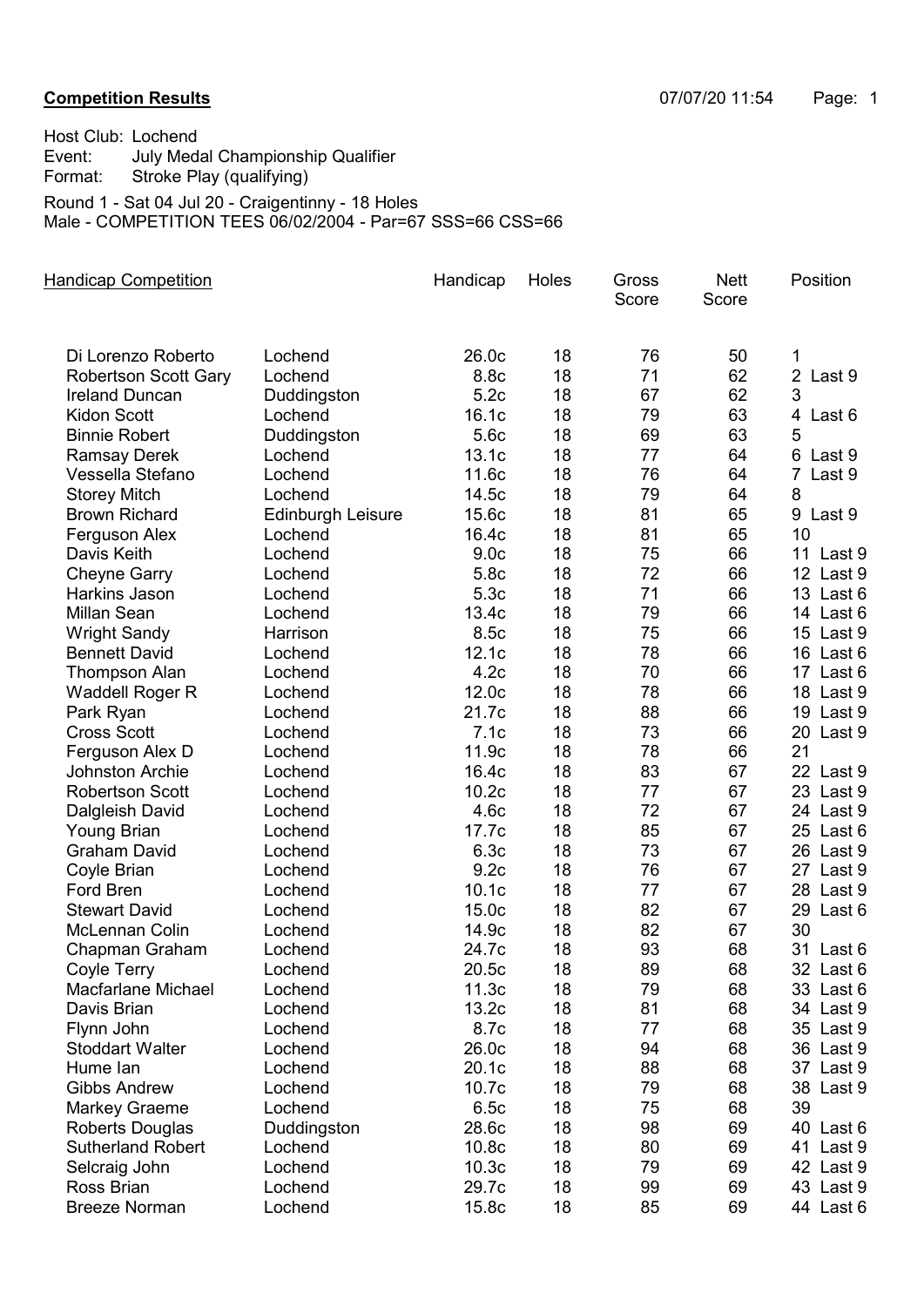| <b>Werhun Michael</b>     | Lochend     | 23.9c            | 18 | 93        | 69        | 45 Last 9    |
|---------------------------|-------------|------------------|----|-----------|-----------|--------------|
| <b>McArthur Andrew</b>    | Lochend     | 26.6c            | 18 | 96        | 69        | 46           |
| Muir George               | Lochend     | 10.8c            | 18 | 81        | 70        | 47 Last 9    |
| <b>McCran Stuart</b>      | Lochend     | 25.9c            | 18 | 96        | 70        | 48<br>Last 9 |
| Paul Terry                | Lochend     | 20.2c            | 18 | 90        | 70        | 49<br>Last 9 |
| <b>Haining David</b>      | Lochend     | 10.4c            | 18 | 80        | 70        | 18th<br>50   |
| <b>Johnston David</b>     | Lochend     | 21.7c            | 18 | 92        | 70        | 51<br>Last 9 |
| Crisp Jamie               | Lochend     | 8.6c             | 18 | 79        | 70        | 52<br>Last 9 |
|                           | Lochend     |                  | 18 | 82        |           |              |
| <b>Kyles Martin</b>       |             | 11.6c            |    |           | 70        | 53<br>Last 6 |
| <b>Farwell Colin</b>      | Lochend     | 5.7c             | 18 | 76        | 70        | 54 Last 3    |
| <b>Fraser Kevin</b>       | Lochend     | 12.0c            | 18 | 82        | 70        | 55<br>Last 3 |
| <b>McGillivray Eric</b>   | Lochend     | 18.4c            | 18 | 88        | 70        | 56<br>Last 9 |
| <b>Pearson Paul</b>       | Lochend     | 12.0c            | 18 | 82        | 70        | 57<br>Last 6 |
| Saunders Kenny            | Lochend     | 14.2c            | 18 | 84        | 70        | 58           |
| <b>Richardson William</b> | Lochend     | 9.8 <sub>c</sub> | 18 | 81        | 71        | 59<br>Last 9 |
| <b>Breheny Gary</b>       | Lochend     | 11.9c            | 18 | 83        | 71        | 60<br>Last 9 |
| Williamson II John        | Lochend     | 7.4c             | 18 | 78        | 71        | 61<br>Last 6 |
| <b>Young Alex</b>         | Lochend     | 20.8c            | 18 | 92        | 71        | 62<br>Last 9 |
| <b>Boggie Mark</b>        | Lochend     | 4.9c             | 18 | 76        | 71        | 63           |
| Markey James              | Liberton    | 14.5c            | 18 | 87        | 72        | 64 Last 6    |
| <b>McArthur Jimmy</b>     | Lochend     | 16.5c            | 18 | 89        | 72        | 65<br>Last 9 |
| <b>Craik James</b>        | Lochend     | 17.6c            | 18 | 90        | 72        | 66<br>Last 6 |
| <b>Burnett Thomas</b>     | Lochend     | 8.0 <sub>c</sub> | 18 | 80        | 72        | 67<br>Last 9 |
| <b>McKeown Peter</b>      | Lochend     | 19.2c            | 18 | 91        | 72        | 68           |
| <b>Little Kenny</b>       | Lochend     | 20.1c            | 18 | 93        | 73        | 69<br>Last 9 |
| <b>McKendrick Colin</b>   | Lochend     | 19.9c            | 18 | 93        | 73        | 70<br>Last 9 |
| Service James             | Lochend     | 16.6c            | 18 | 90        | 73        | 71<br>Last 9 |
| McLennan Phil             | Lochend     | 20.4c            | 18 | 93        | 73        | 72           |
| <b>Galloway Tam</b>       | Longniddry  | 14.5c            | 18 | 89        | 74        | 73<br>Last 9 |
| <b>Sutherland Sean</b>    | Lochend     | 16.4c            | 18 | 90        | 74        | 74 Last 9    |
| Meikle George             | Lochend     | 24.2c            | 18 | 98        | 74        | 75<br>Last 6 |
| <b>Vesco Charles</b>      | Lochend     | 20.2c            | 18 | 94        | 74        | 76           |
| Smith Craig               | Lochend     | 11.9c            | 18 | 87        | 75        | 77<br>Last 9 |
| McLeish lan               | Lochend     | 13.2c            | 18 | 88        | 75        | 78<br>Last 6 |
| <b>Forbes Gregor</b>      | Lochend     | 9.2c             | 18 | 84        | 75        | 79<br>Last 9 |
| <b>Grant Graeme</b>       | Duddingston | 13.8c            | 18 | 89        | 75        | 80 Last 9    |
| <b>Anthony Peter</b>      | Lochend     | 16.7c            | 18 | 92        | 75        | 81<br>Last 9 |
|                           | Lochend     | 13.5c            | 18 | 89        |           | 82           |
| <b>Moriarty Harry</b>     |             |                  |    |           | 75        |              |
| Valentine Jimmy           | Lochend     | 15.2c            | 18 | 91        | 76        | 83 Last 9    |
| <b>Marshall Colin</b>     | Lochend     | 17.7c            | 18 | 94        | 76        | 84 Last 9    |
| <b>Wright David</b>       | Lochend     | 12.3c            | 18 | 88        | 76        | 85 Last 9    |
| Hill Graham               | Lochend     | 12.9c            | 18 | 89        | 76        | 86 Last 9    |
| <b>McCallum Stuart</b>    | Lochend     | 19.9c            | 18 | 96        | 76        | 87 Last 9    |
| <b>Sinclair Arthur</b>    | Lochend     | 15.3c            | 18 | 91        | 76        | 88<br>Last 9 |
| Ferguson David            | Lochend     | 15.2c            | 18 | 91        | 76        | 89           |
| <b>Bryant Mark</b>        | Lochend     | 25.0c            | 18 | 102       | 77        | 90<br>Last 9 |
| <b>McMurdo Stuart</b>     | Lochend     | 12.2c            | 18 | 89        | 77        | 91           |
| Ross Dougie               | Lochend     | 21.2c            | 18 | 99        | 78        | 92 Last 9    |
| <b>Quinn Antony</b>       | Lochend     | 20.8c            | 18 | 99        | 78        | 93           |
| <b>Macintosh Denis</b>    | Lochend     | 13.3c            | 18 | 92        | 79        | 94           |
| <b>Smith Daniel</b>       | Lochend     | 7.7c             | 18 | 88        | 80        | 95           |
| <b>McPherson Cameron</b>  | Lochend     | 22.1c            | 18 | 104       | 82        | 96           |
| <b>Baker John</b>         | Lochend     | 18.6c            | 18 | 106       | 87        | 97           |
| Raeburn Keith             | Lochend     | 26.0c            | 18 | 143       | 117       | 98           |
| Workman John              | Lochend     | 24.7c            | 18 | <b>NR</b> | <b>NR</b> |              |
| Deery David               | Lochend     | 9.7c             | 18 | <b>NR</b> | <b>NR</b> |              |
| <b>Wright Michael</b>     | Lochend     | 10.2c            | 18 | <b>NR</b> | <b>NR</b> |              |